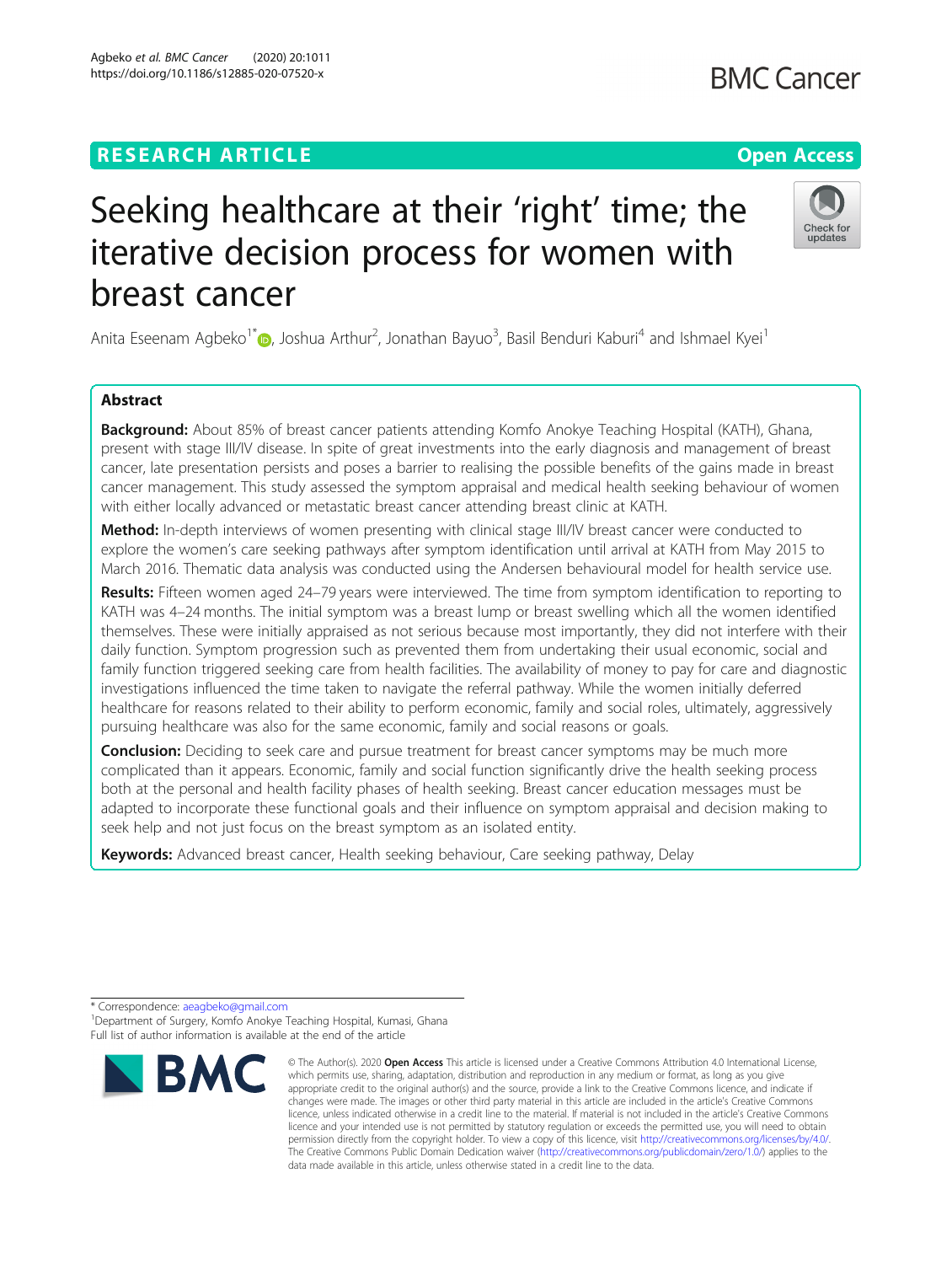# Background

Breast cancer diagnosis at a late stage is a challenge in low and middle-income countries, with 30–98% of breast cancer cases diagnosed at stage III or IV [\[1\]](#page-6-0). In some African countries, 70–80% of breast cancer patients present late [[2](#page-6-0)–[4](#page-6-0)]. Of an estimated 1.38 million women diagnosed with breast cancer annually, almost 50% of cases and 58% of resulting deaths are from developing countries [[5](#page-6-0)]. Among African women, advanced stage at diagnosis, aggressive tumour type, poor differentiation and triple negative hormone receptor status are contributing factors  $[1, 1]$  $[1, 1]$  $[1, 1]$ [6,](#page-6-0) [7\]](#page-6-0) to this poor phenomenon. Furthermore, initiating definitive treatment more than 3 months after patients' discovery of symptoms contributes to the high mortality rates [\[8\]](#page-6-0). At the Komfo Anokye Teaching Hospital (KATH) in Ghana, about 85% of breast cancer patients present with stage III/IV disease [[7\]](#page-6-0).

Many women discover their breast symptoms themselves  $[9]$  $[9]$  $[9]$ , mostly by chance  $[10]$  $[10]$ , or during activities such as bathing, dressing, or breast feeding [\[11](#page-6-0)]. Subsequently, their interpretation of the symptoms is the first step of the health seeking process [\[12](#page-6-0)]. Women have delayed seeking care because they have initially interpreted their breast symptoms as not being serious  $[10, 12-17]$  $[10, 12-17]$  $[10, 12-17]$  $[10, 12-17]$  $[10, 12-17]$  $[10, 12-17]$  $[10, 12-17]$ . Some have attributed their breast symptoms to hormo-nal changes [[16](#page-6-0)], trauma [\[18](#page-6-0)], or breastfeeding [\[12](#page-6-0)]. When breast symptoms have not met their expectations of breast cancer, it can be evaluated as not being serious. Women's expectations of how breast cancer symptoms present vary. A painless pea-sized breast lump [\[13](#page-6-0)], or breast pain, have been considered to be cancer [\[16](#page-6-0)]. Some believe breast lumps turn into cancer if often pressed or touched [[19\]](#page-6-0). Some studies suggest the absence of pain has been interpreted as an unserious breast cancer symptom [\[12](#page-6-0), [16,](#page-6-0) [18\]](#page-6-0). Aside awareness of breast lump, poor knowledge about other early signs of breast cancer also contribute significantly to delayed health seeking [[4,](#page-6-0) [20](#page-6-0)–[23\]](#page-6-0).

Besides symptom appraisal outcomes, poverty [[4,](#page-6-0) [24](#page-6-0)– [26\]](#page-6-0), psychological factors such as fear and denial [[12](#page-6-0), [18](#page-6-0), [23,](#page-6-0) [27,](#page-6-0) [28](#page-6-0)], and the use of complementary and alternate medicine [\[4](#page-6-0), [22](#page-6-0), [23](#page-6-0), [26](#page-6-0), [27](#page-6-0), [29](#page-6-0)] have been identified as contributing to late health seeking behaviours. The impact of socio-demographic and economic factors such age, education, marital status, area of residence, and income level on breast cancer health seeking behaviour have been reported to be equivocal [[4](#page-6-0), [14](#page-6-0), [30](#page-6-0)–[36](#page-6-0)].

Symptom interpretation is the most important step in the health seeking process for cancer diagnosis and this is deemed to contribute to 60–80% of the health seeking process [[37](#page-6-0)]. Women who delay seeking help continue to actively monitor their symptoms and do seek care when they perceive their symptoms to have become serious [[12](#page-6-0), [13](#page-6-0), [16](#page-6-0)]. Eventually, there is always a trigger that drives them to seek help, albeit too late in most cases. Such triggers include the onset of pain  $[12, 16, 18, 38]$  $[12, 16, 18, 38]$  $[12, 16, 18, 38]$  $[12, 16, 18, 38]$  $[12, 16, 18, 38]$  $[12, 16, 18, 38]$  $[12, 16, 18, 38]$  $[12, 16, 18, 38]$  $[12, 16, 18, 38]$ , increasing severity, and the persistence of the identified symptom such that it interferes with daily activities [[18](#page-6-0), [39\]](#page-6-0). What informs the behaviour of women who seek help only when they perceive worsening symptoms? What goes on during that period of active monitoring of their symptoms? There has been great investments into screening, early diagnosis, and management of breast cancer. However, late presentation poses a barrier to realising the possible benefits of advanced breast cancer screening and management modalities available today. It remains a healthcare challenge that some women still present to healthcare facilities with advanced breast cancer – localised or metastatic. This study assessed the symptom appraisal and medical health seeking behaviour of women with either locally advanced or metastatic breast cancer attending the breast clinic at KATH.

# Methods

### Study design and setting

We conducted a phenomenological study using a descriptive qualitative design among breast cancer patients accessing care at the breast clinic of the Komfo Anokye Teaching Hospital (KATH), Ghana, from May 2015 to March 2016. Komfo Anokye Teaching Hospital is a 1300-bed capacity tertiary hospital that provides surgical, chemotherapy, and radiotherapy treatment for breast cancer. The Hospital has a dedicated breast care centre where women with breast symptoms are first seen. All decisions on breast cancer treatment are taken by an interdisciplinary tumour board comprising surgeons, oncologists, pathologists, radiologists, nurses, and social workers.

# Participants, recruitment and sampling

We purposively recruited fifteen (15) women presenting for the first time to the breast clinic of KATH with breast disease clinically suggestive of Stage III or IV breast cancer as defined by the American Joint Committee on Cancer [\[40](#page-6-0)]. The clinical stage was determined by the attending physician based on history, physical examination, and prior laboratory or radiological investigations the women may have done. These women would have invariably observed overt changes in their breast during the period before seeking care at KATH breast clinic. Eligibility also included reporting to KATH breast clinic at least 3 months after identifying the symptom. Age was not a limitation to inclusion. Women who were too frail, such as those who were visibly tired out after the routine clinical consultation and examination were not approached for interviews. The clinic nurse approached eligible participants face to face and explained the study and its purpose to them using the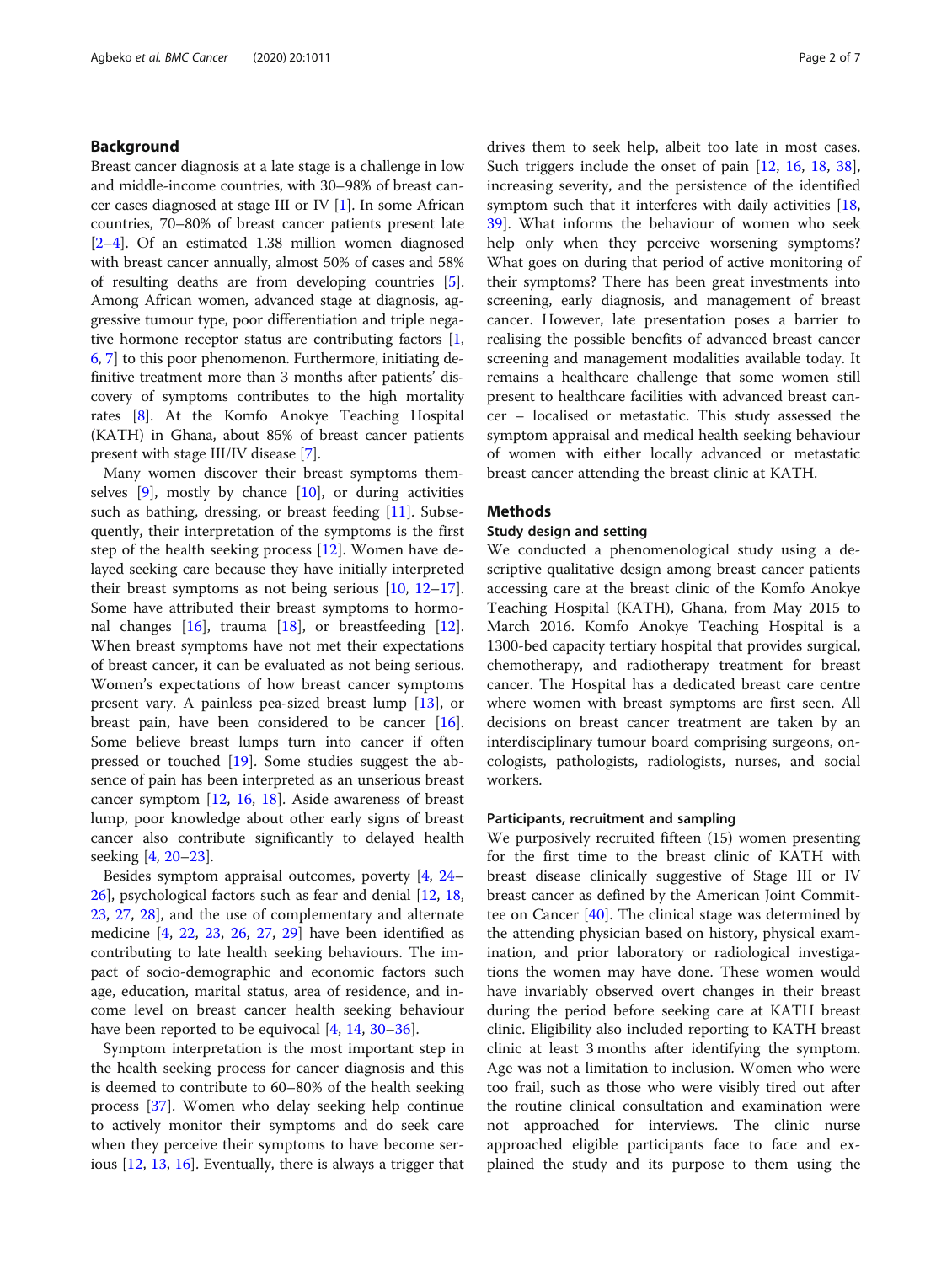participant information leaflet. Women who voluntarily expressed their interest to participate were directed to contact the researcher in person. Two eligible women declined participation, one due to how the interview time will affect her travel schedule and the other because she felt anonymity had been breached by the researcher referring to her by her name during the interview.

# Data collection

Each participant signed a written Informed consent prior to her interview. Each of the in-depth interviews was conducted in a private room in the breast clinic at KATH by AEA, who was a PhD candidate at the time. The interviews were guided by open ended questions to explore how the women noticed their breast symptoms; how the symptom had evolved since; the experiences that influenced their decision to seek medical care and the activities they had undertaken until arriving at the breast care center. In order to promote a dialogue that could explore their responses, the questions were used flexibly and the order adapted and elaborated to suit each interview context [[41\]](#page-6-0). Data saturation was reached by the 14th interview and confirmed with 15th. The interviews, which were audio recorded, were conducted in the local dialect of Twi and translated into English during transcription. Each interview lasted for about 40–45 min. Back-translation was used reiteratively during the transcription and analysis process to ensure the meaning of the original responses was not lost [\[42](#page-6-0)].

#### Data analysis

The data was coded and analysed using a deductive thematic approach with priori themes guided by the Andersen Behavioural Model of Health care utilisation [\[43](#page-6-0)]. The Andersen Behavioural Model describes the determinants of health service use to include individual characteristics such as demographic factors, cultural norms, education, occupation, social relationships, health beliefs, personal and family income/wealth, individual-perceived need for health care; and health service factors such as cost and accessibility to care, and patient's satisfactions and perception of the care provided.

# Results

Fifteen (15) women aged between 24 and 79 years, were interviewed. Ten (10) of them had clinical stage III and five (5) had clinical stage IV breast cancer. Four (4) of the women lived in the Ashanti Region (i.e. same region as the Komfo Anokye Teaching Hospital) while the other eleven (11) lived outside the region. Travel to the clinic was typically by public transport and took anywhere from thirty (30) minutes to ninety (90) minutes for those within the same region, and from two (2) to

nine (9) hours for those coming from outside the Ashanti Region.

All the participants except for one (Int. 2) lived with some family members, that is their husband, children, grandchildren, siblings, parents or other extended family members. One (1) participant was a retired civil servant who received a regular pension. Seven (7) of the participants were traders, and three (3) farmers, all of whom had an irregular income from their occupation. The remaining four (4) were unemployed and relied on family members for remittances.

The health seeking journey for the women unfolded in two phases: the personal phase and the health system/facility phase. These phases unfolded either separately or concurrently.

# The personal phase of health seeking Symptom identification

All fifteen (15) women identified their breast change themselves except for one whose lump was noticed by her friend. They were provoked by breast campaign messages or a sense of discomfort/pain to perform selfbreast examination (SBE). The first sign identified by most of the interviewees was a lump, whilst others first experienced a breast swelling, or breast pain as the index symptom.

"I saw it myself that the breast looked a bit swollen" [Int. 11]

"There was something in it, something hard and they have been announcing that when there is something in your breast go and have it checked" [Int. 4]

#### Personal beliefs and appraisal

Many of the women thought their first symptom was nothing serious. Their reasons included the small size of the lump that was unapparent to others, and the normal gross appearance of the breast. More importantly, 'serious signs' expected to be associated with serious illness such as pain or interruption of one's normal activities, were absent.

"It wasn't big and I thought it won't worry me" [Int. 5]

"It was hard but it was not paining me and I could wear a dress and go to the farm" [Int. 1]

They appraised their breast symptom regularly, and several factors played a role in deciding what it was, and what action to take. One such factor was common cultural or traditional knowledge of breast illness, lumps, or body swellings and how they are commonly managed. Such swellings were commonly regarded as boils which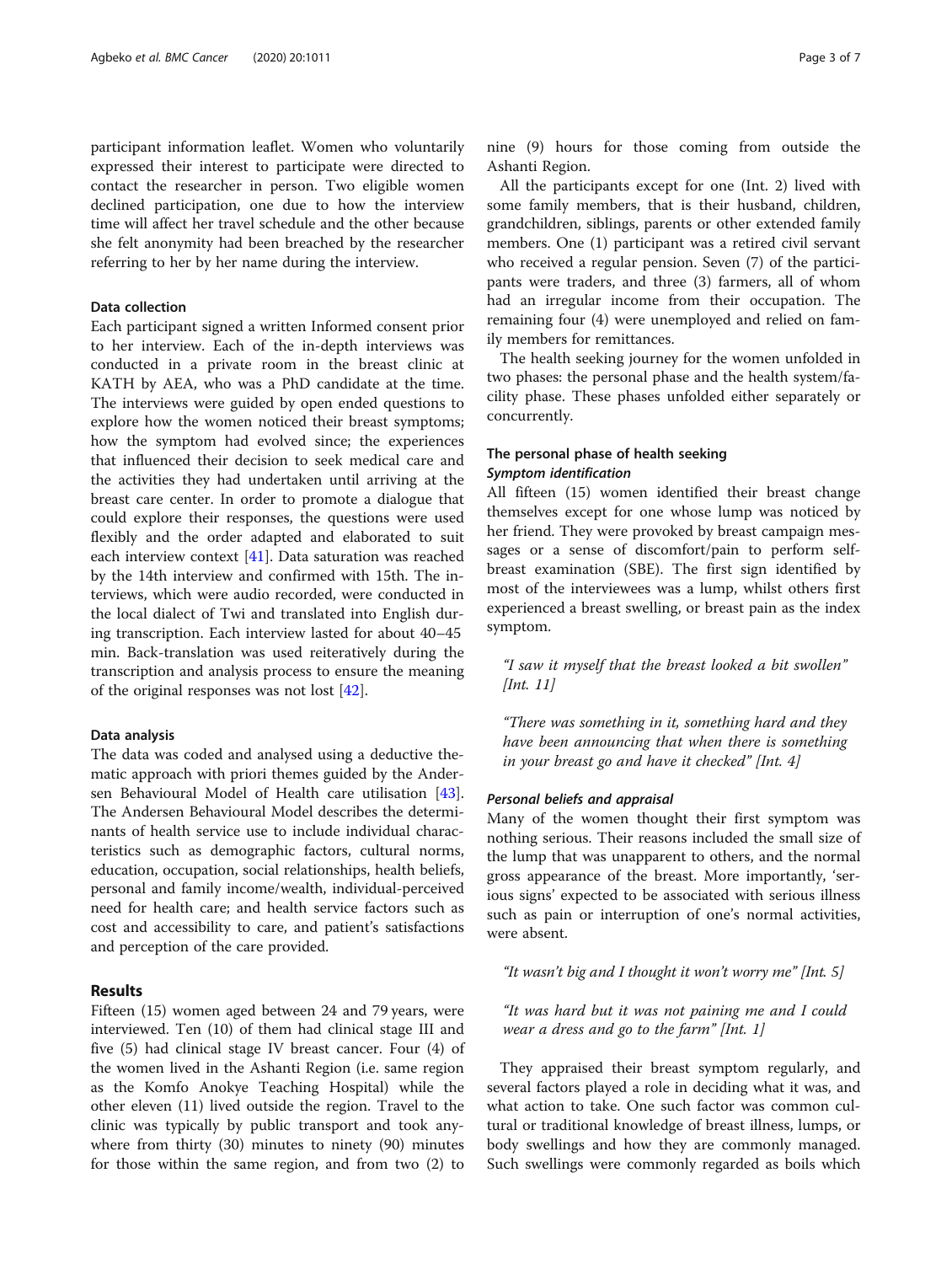were expected to discharge pus and subsequently resolve, sometimes with the application of locally prepared topical treatment. Previous experience of similar changes amongst family or friends strengthened this expectation.

"The way it was hurting I was thinking, as for something that is swollen, it will burst and discharge then you are free and that's all" [Int. 6]

"I had seen women with breast disease, some their breast became very huge [and] they used herbal medicine at home and for the majority it resolved" [Int. 10]

#### Breast cancer campaign messages on symptom appraisal

Nine (9) of the women had been exposed to breast cancer messages via mass media (television, radio, posters) or local church/social groups. They understood that breast lumps could be cancers, and that prompt medical attention should be sought if breast lumps are found. They had also acquired skills to perform routine breast self-examination (BSE). However, they did not appear to know that other traditionally known breast symptoms could be cancers, nor how different breast swelling evolved over time. Additionally, they appeared not to know what other signs, aside breast lumps, were suggestive of breast cancers.

"I hear always about breast diseases….as for the breast I did not really see anything in it. It was my armpit that I noticed something" [Int. 9]

"Our pastor's wife is a nurse and taught us periodically to examine our breast. She said breast can develop cancer so you must take the right steps else you can die. I had heard this on radio and TV too." [Int. 12]

# 'The tipping point' - deciding to seek help

Symptoms that disrupted daily function, affected quality of life, or was perceived to potentially affect quality of life were important triggers to seek help.

"I see that the illness keeps getting worse, it is growing bigger, and now my neck is also hurting so bad I just sit till morning comes so I decided to go and see the doctor" [Int. 4].

"So when it started paining me and I could not go to the farm, I could not do anything, that is when I went to tell my brother and the same day we went to the doctor" [Int. 1]

# The health system/facility phase

The time from symptom identification to reporting to KATH ranged from 4 to 24 months.

Six (6) women had their first contact with a health facility less than 3 months after identifying their symptom. The initial contact for all the women was with a nonspecialist physician. The referral to KATH was not straightforward for all the women. Some of them saw up to 3 other physicians, including travelling to other towns for diagnostic investigation before presenting to the KATH breast clinic.

The time it took to navigate the course from the point of initial healthcare contact to KATH was closely linked to their economic, family and social roles as women. Some economic and sociocultural activities were prioritised ahead of seeking care for the breast. For example, some deferred hospital appointments in order to work for more money; some prioritised treatment for other illnesses perceived to affect their functionality; and others prioritised taking care of an ill child over their own health.

"I had heard about breast disease so even though it was not paining me I had to do something about it…..but it was not worrying me and we had entered the Christmas season too so I wanted to work a little more" [Int. 12]

"It has been swollen for over a year, I did not do anything about it…. I was seeing the doctor monthly for my hypertension medication" [Int. 6]

"The child's illness was more serious and so I had to take care of him first, I didn't consider mine as that serious" [Int. 3]

The availability of money to pay for care and diagnostic investigations also significantly influenced the time taken to navigate the referral pathway.

"You see, by the time I was discharged about my leg problem, I had no money on me that is why it took me so long" [Int. 5]

"By the time we got to the regional hospital, all our money was finished so the doctor asked us to go back home and mobilise some money for the tests." [Int. 14].

"Well I wanted to come but the money issues, the money issues" [Int. 2]

Even when money was available, it was prioritised for other economic, social or family use.

"Recently too I had gone to pay school fees for two of my children so the money I had, if I came, (it) was not enough" [Int. 15]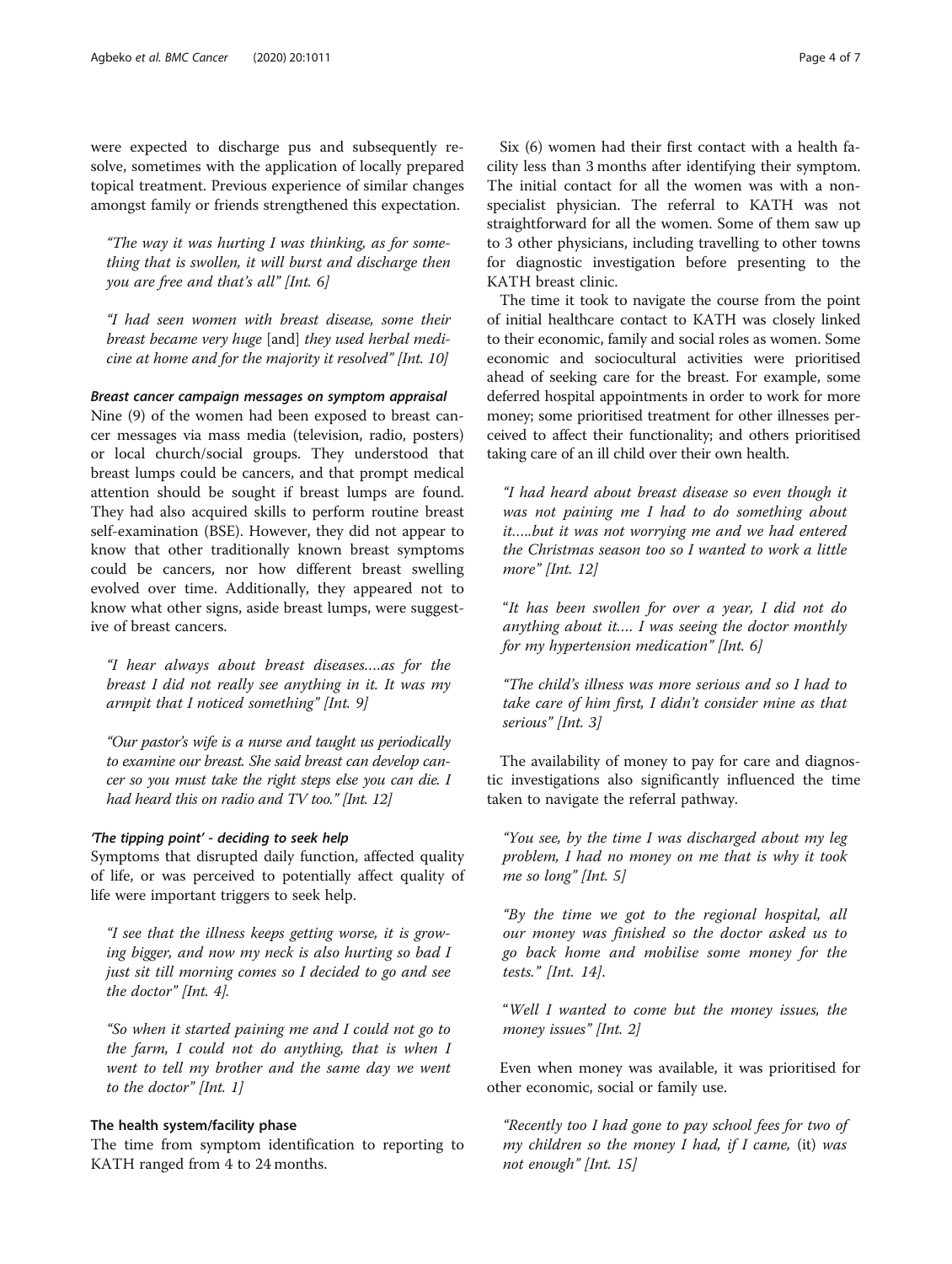The women did not seem to have any problems with their health seeking journey. They believed their decisions and the timing of their actions taken was justified; it could not have been any other way. At the time they had decided to seek medical care, the breast symptom was a singular priority, and nothing was considered a hindrance.

"Well the time I felt the pain I did not delay, I went to the hospital. They gave me a referral on Tuesday, only Wednesday passed and I travelled here on Thursday. I am okay with how things have gone" [Int. 15].

"I am pursuing this because of the children, if I die they will become miserable" [Int. 9]

"Well if you want good for yourself you must spend money" [Int. 7]

"I was not bothered about coming here because I want my good health back" [Int. 3]

"The distance is far but if it will help me then there is no problem" [Int. 12]

Essentially, while deferring healthcare was related to ability to perform economic, family and social roles, pursing healthcare was also for the same economic, family and social reasons or goals.

# **Discussion**

# The personal phase – the prioritization cycle

Breast symptoms that interfere with daily activity or function is a significant factor in deciding that breast disease is serious and needs medical attention [\[18](#page-6-0), [39](#page-6-0)]. As observed in this study, it is not the physical characteristics of a breast symptom, but how it affects a woman's function that provokes health seeking. This suggests that the breast symptom is not appraised as an isolated entity, but with regard to its effects on different aspects of a woman's functionality. How the breast symptom interrupts economic, family and social function is an important factor in defining disease severity and the need for urgent medical attention. The mere presence of the breast symptom may not be alarming enough until it is perceived as a threat to, or actually impacts, functionality.

Breast cancer campaign messages in Ghana generally encourage screening, especially self-breast examination for early signs of breast cancer, and where detected, to immediately seek medical care. The general expectation is that appraisal of a breast cancer symptom should culminate in the decision to seek treatment, and this health seeking action is again anticipated to be immediate – without delay. Reasonably, the responsibility to appraise breast symptoms and follow through to seek medical attention cannot be taken away from the individual. This desired health seeking behaviour has been communicated in diverse ways. In spite of this, delayed health seeking persists. However, having knowledge does not necessarily guarantee timely health seeking behaviours. From their exploration of the cultural model of breast cancer among low-income African American women, Barg and Grier [\[44\]](#page-6-0) attribute this phenomenon to the different cultural beliefs and experiences that exist about breast cancer. Thus, the intended cognitive and affective response expected from general education on breast cancer may be different from the actual meaning generated during a woman's interpretation of the message [[44\]](#page-6-0). Even where the intended and actual meanings are congruent, Granek and Fergus [\[45](#page-6-0)] in their discussion of issues of agency and liminality associated with women's symptom appraisal and help-seeking behaviour upon discovery of a breast symptom, assert that women who are not ready to present their breast symptoms to a physician remain 'deliberately ignorant' of it because they have other areas in their life that needs attention and that are not hindered by the threat of breast cancer, or the early symptoms of breast disease. Whilst this assertion may be true in some cases, the findings from this study suggest that women are not necessarily deliberately ignorant. Rather, they remain aware of their symptoms but make active choices of prioritising other areas in their life needing attention until such time that seeking care for their breast symptoms is the means to achieve those other previously prioritised choices. In other words, when their perceived priorities are latterly threatened by the breast symptom, seeking medical attention to treat the breast symptoms becomes a means to ensure that those previous priorities are maintained or restored. The decision-making process of health seeking is thus part of an ongoing iterative priority setting process, the ultimate goal of which is to maintain important economic, family and or social function.

Acting on the breast symptom is thus one of the other means (e.g. work, child care) to achieving some economic, social or family goal, such that its place on the priority ladder depends on how it is directly related to achieving these goals. There is an awareness of the breast condition, but this 'joins the queue' of other important things that also need to be done. As such, for some women, the timing for health seeking is not delayed. The timing is right; the time when the symptom is beginning to threaten economic/family/social goals; the time when if the symptom is not dealt with, other priorities cannot be achieved; the time when health seeking for the breast symptom becomes the means by which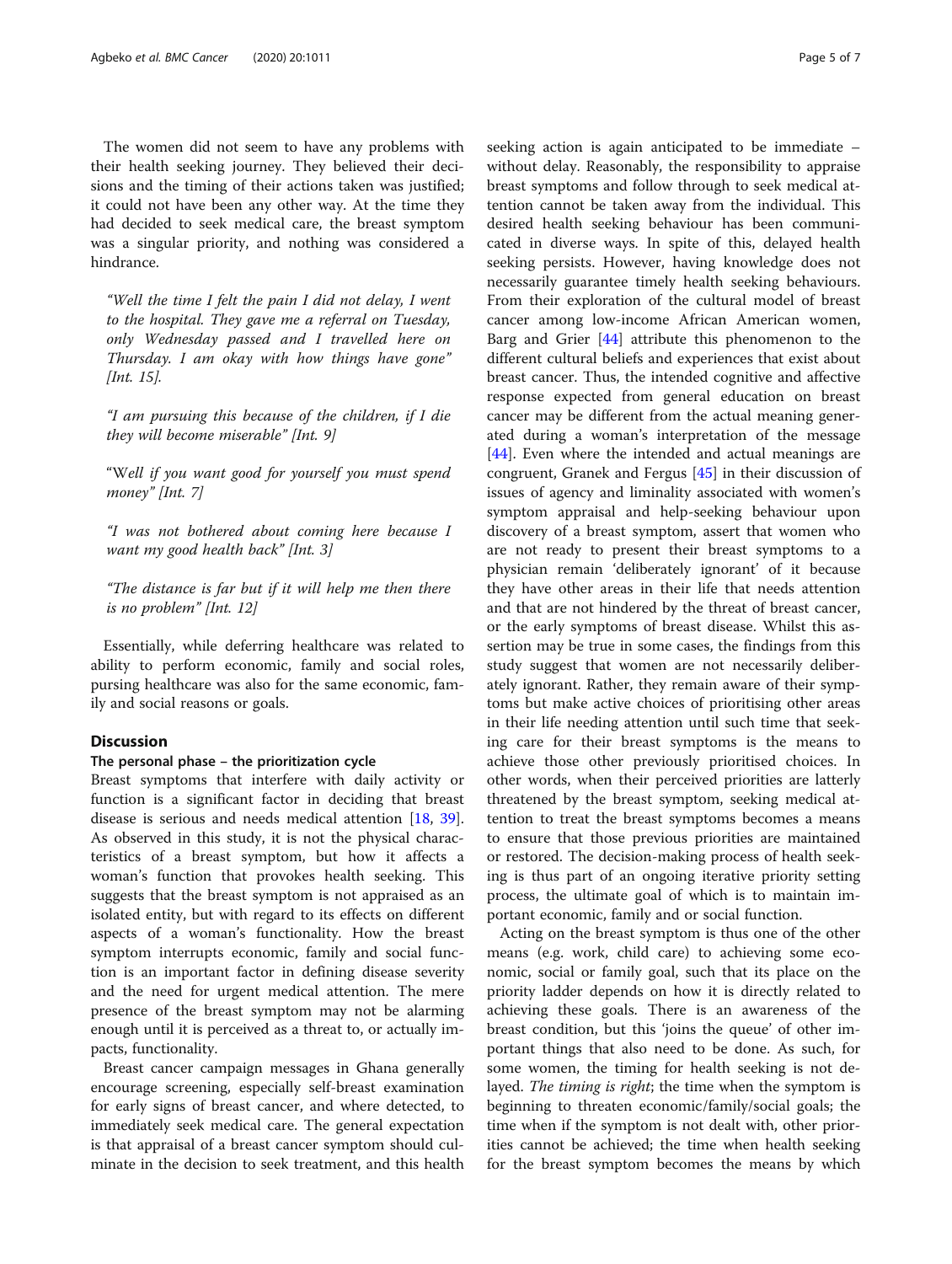the other activities can be sustained; the time when in the regular priority setting agenda, it has become the number one activity to be done in the daily pursuit of economic, family and social function.

# The health facility phase

Breast cancer treatment tends to be offered in specialised centres. Referrals are therefore necessary for many women on the health seeking journey. For the women in this study, referrals were not just for treatment but also for investigations to establish diagnosis. This journey translates into time, money and the use of other resources, competing with daily efforts to maintain their economic, family and social functions. When resources are limited, the decision to commit any of these resources to health seeking is further delayed, especially when the symptom is not perceived a threat to function. Already existing narratives about the cost burden and time consuming nature of breast cancer care further worsen this inertia. Even when the health seeking journey has been initiated, activities such as diagnostic investigations may be deferred as economic, family or social goals come up and compete for resources.

Probably, a clear understanding of the false economy of delaying treatment in competition with the very economic, family and social goals they hold so dear could have led to different health seeking choices and this should feature prominently in breast cancer education.

# Conclusions

Deciding to seek care and pursue treatment for breast cancer symptoms may be much more complicated than it appears. Economic, family and social function significantly drive the health seeking process both at the personal and health facility phases of health seeking.

It may be useful to adapt breast cancer campaign messages delivered by national and local public health agencies to incorporate these functional goals and their role in symptom appraisal and decision making, rather than focus on the breast symptom as an isolated entity. A national document on breast cancer education approved by all stakeholders should be developed to serve as the basis for breast cancer campaign messages delivered on all media and local group platforms to ensure uniformity and consistency of the information given to women.

Further, there is need for more research to explore how health workers, non-governmental organizations and other stakeholders who are involved in breast cancer campaigns and treatment can provide targeted communication and counselling support to women to undergo breast cancer investigations and treatment.

# Limitation

There was likely some recall bias as the women were recollecting activities that had occurred several weeks to months prior to arriving at the breast clinic.

Interview transcripts could not be returned to participants for feedback because most of them could not be traced. This could potentially affect rigour. However, immediately after each interview, a quick recap of the interview was always fed back to the interviewee before closing off the interview.

The interviewer's background as a surgeon who had worked in the breast clinic and with breast cancer patients, and as a researcher with academic interests, may have influenced her qualitative analysis. However, the other authors were at liberty to comment on the qualitative findings.

#### **Abbreviations**

WHO: World Health Organisation; KATH: Komfo Anokye Teaching Hospital; CHRPE: Committee on Human Research, Publication and Ethics; SBE: Self breast examination

#### Acknowledgements

We are grateful to Dr. Sara Morris and Dr. Anne Grinyer, both formerly of the Faculty of Health and Medicine, Lancaster University UK who co-supervised every stage of this research.

We are also grateful to the staff of the Komfo Anokye Teaching Hospital breast clinic for their support.

#### Authors' contributions

AEA – Conception, design, acquisition and analysis of data and initial draft of manuscript. JA – Substantively revised the manuscript. JB – Substantively revised the manuscript. BBK – Substantively revised the manuscript. IK – Substantively revised the manuscript. All the authors have read and approved the manuscript.

#### Funding

This research was funded by the authors. We did not receive any specific grant from funding agencies in the public, commercial, or not-for-profit sectors.

#### Availability of data and materials

We do not have participants' consent to share their data – including anonymized forms of complete interview recordings and their transcriptions.

#### Ethics approval and consent to participate

Ethical approval for the study was obtained from the Committee on Human Research, Publication and Ethics (CHRPE) in Ghana (CHRPE/AP/386/14). All the study participants signed a written informed consent before proceeding with the interview.

#### Consent for publication

Not applicable.

#### Competing interests

All the authors declare that they have no competing interests.

#### Author details

<sup>1</sup>Department of Surgery, Komfo Anokye Teaching Hospital, Kumasi, Ghana 2 Public Health Unit, Komfo Anokye Teaching Hospital, Kumasi, Ghana. <sup>3</sup>Department of Nursing, Faculty of Health and Medical Sciences, Presbyterian University College Agogo, Agogo, Ghana. <sup>4</sup>Ghana field epidemiology and Laboratory training Programme, School of Public Health, University of Ghana, Accra, Ghana.